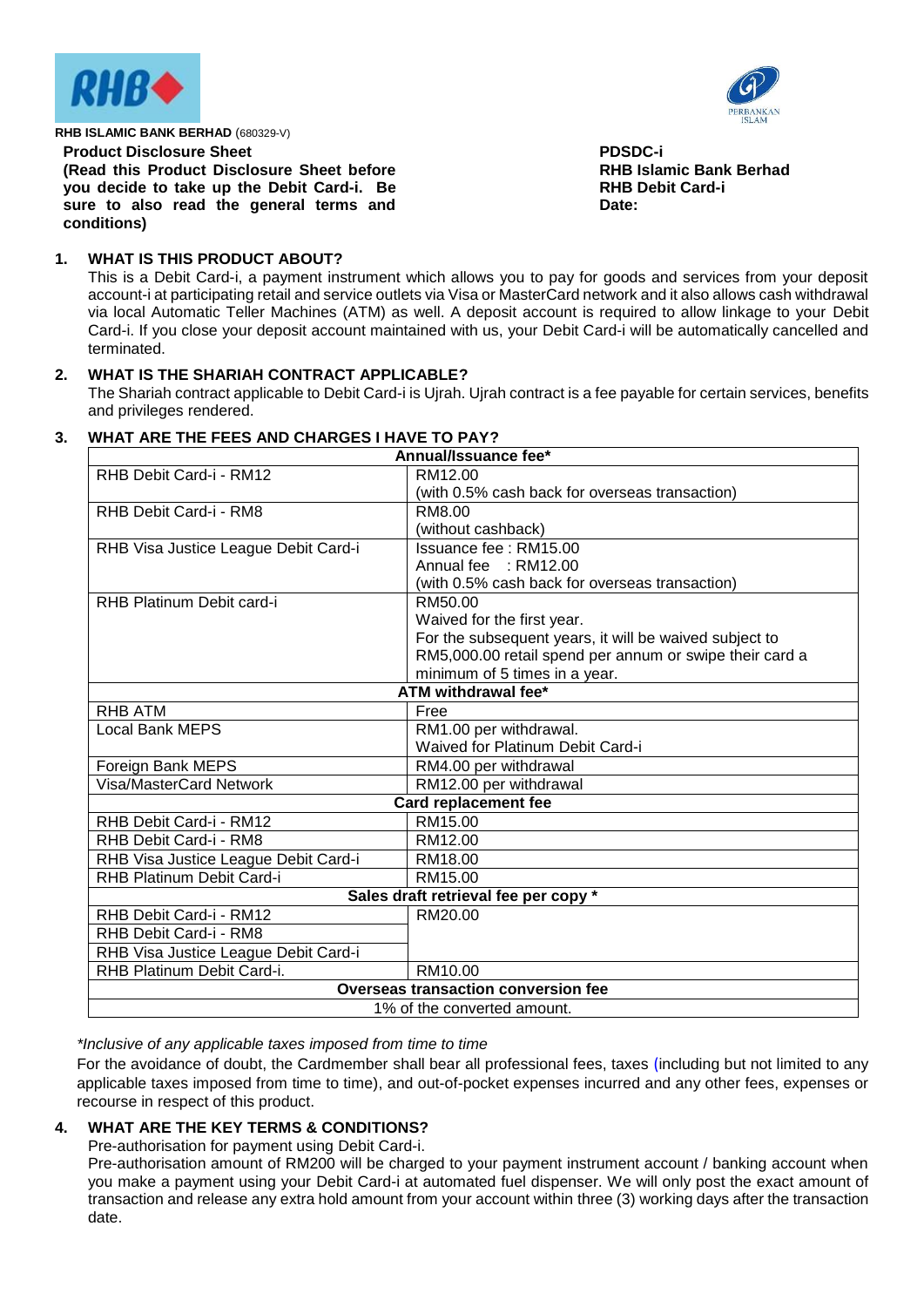



#### **Turning off the contactless function for the Debit Card-i.**

Customers have the option of turning off the contactless function of the Debit Card-i by walking into any RHB Branch.

#### **To reduce the contactless amount or count for Debit Card-i.**

Customers have the option of reducing the contactless amount or contactless count for the Debit Card-i by visiting any RHB Branch or by contacting our Customer Care Center.

# **5. WHAT IF I FAIL TO FULFILL MY OBLIGATIONS?**

- You will be held liable for PIN-based unauthorized transactions if you have:
- acted fraudulently;
- delayed in notifying us as soon as reasonable practicable after having discovered the loss or unauthorized use of your Debit Card-i;
- voluntarily disclosed your PIN to another person; or
- recorded your PIN on the Debit Card-i, or on anything kept in close proximity with your Debit Card-i.

You will be held liable for any unauthorized transactions which require signature verification or with contactless card, if you have:

- acted fraudulently;
- delayed in notifying us as soon as reasonable practicable after having discovered the loss or unauthorized use of your Debit Card-i;
- left your Debit Card-i or an item containing your Debit Card-i, unattended in places visible and accessible to other; or
- voluntarily allowed another person to use your Debit Card-i.

#### **6. WHAT ARE THE MAJOR RISKS?**

In the event that your card is stolen or lost, you are required to notify us immediately by calling our Customer Care Centre or to go to the nearest branch in order for us to block the card immediately.

# **7. WHAT DO I NEED TO DO IF THERE ARE CHANGES TO MY CONTACT DETAILS?**

Inform us of any change in your contact details by going to any of our branches. It is important that you inform us of any change in your contact details to ensure that all correspondences reach you in a timely manner.

#### **8. WHERE CAN I GET FURTHER INFORMATION?**

For more information, please call our Customer Care Centre at 03-9206 8118 (available 24 hours, 7 days a week) or visit www.rhbgroup.com or visit any RHB branches conveniently located near you.

**9. If you wish to complain on the products or services provided by us, you may also contact us at:**

| Address | <b>RHB Cards &amp; Unsecured Business</b>  |
|---------|--------------------------------------------|
|         | P.O. Box 10135, 50905 Kuala Lumpur         |
| Tel     | 03-92068118 (RHB Phone Banking)            |
|         | 03-92081111 for Platinum Debit-i Card ONLY |
| Fax     | 03-92068088                                |
| E-mail  | customer.service@rhbgroup.com              |
| Website | www.rhbgroup.com                           |

If your query or complain is not satisfactorily resolved by us, you may contact Bank Negara Malaysia LINK or TELELINK at:

| Address | Block D, Bank Negara Malaysia,      |
|---------|-------------------------------------|
|         | Jalan Dato' Onn, 50480 Kuala Lumpur |
| Tel     | 1-300-88-5465                       |
| Fax     | 03-2174 1515                        |
| E-mail  | bnmtelelink@bnm.gov.my              |

#### **10. OTHER DEBIT CARD-I PRODUCTS AVAILABLE?** Easy Kad Debit-i

*The information provided in this disclosure sheet is valid as at 1 st September 2018*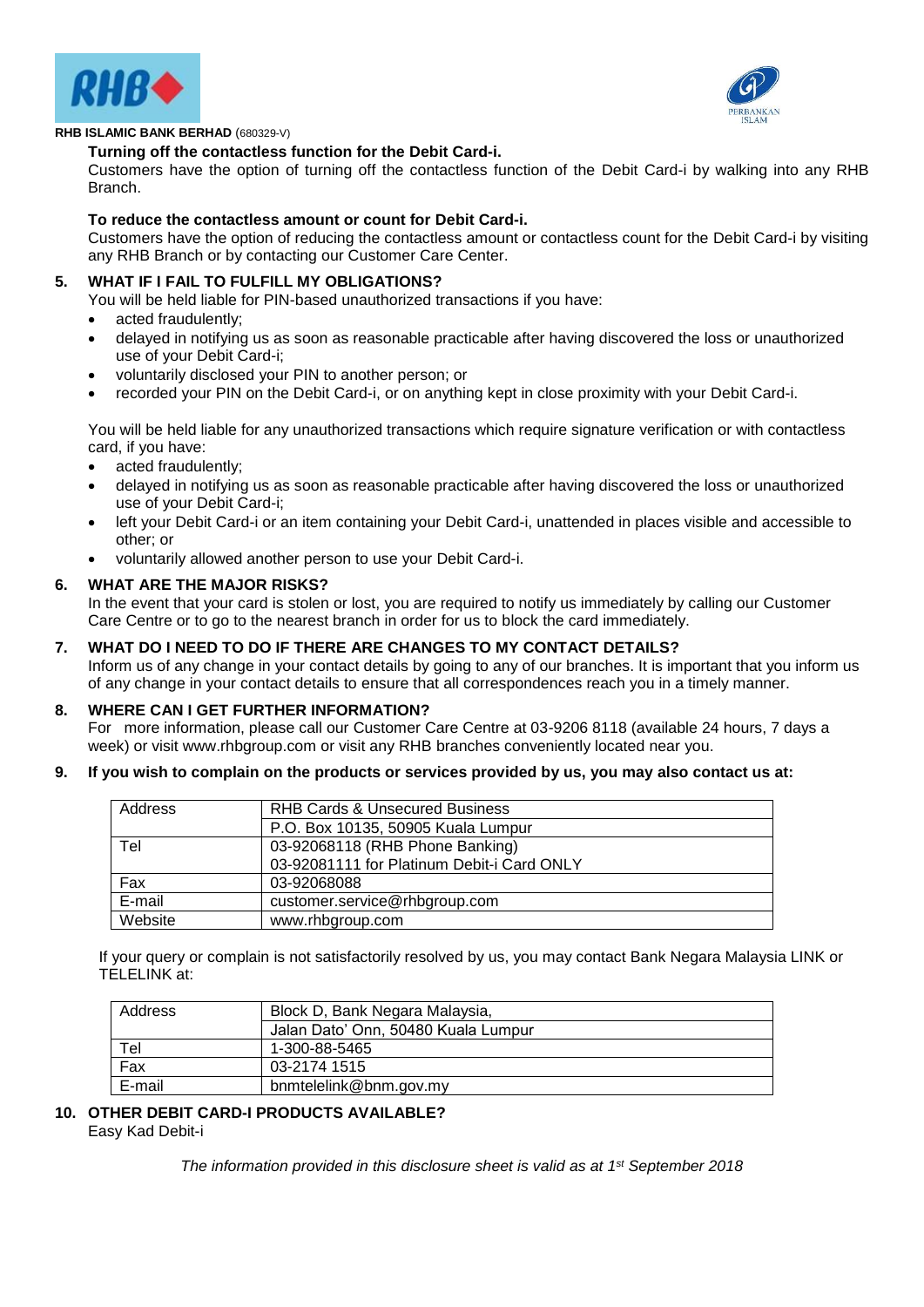



**Helaian Pendedahan Produk (Baca Helaian Pendedahan Produk ini sebelum anda mengambil Kad Debit-i. Pastikan juga anda membaca terma dan syarat umumnya)** 

**PSDCi RHB Islamic Bank Berhad Kad Debit-i RHB Tarikh:**

# **1. APAKAH PRODUK INI?**

Ini adalah Kad Debit-i, suatu bentuk pembayaran yang membolehkan anda membuat bayaran untuk barangan dan perkhidmatan daripada akaun deposit anda di cawangan runcit dan perkhidmatan yang mengambil bahagian melalui rangkaian Visa atau MasterCard dan juga membolehkan anda mengeluarkan wang tunai menerusi Mesin Teler Automatik (ATM) tempatan. Suatu akaun deposit diperlukan untuk membolehkan akses kepada Kad Debit-i anda. Jika anda menutup akaun deposit yang diselenggarakan dengan kami, Kad Debit-i anda akan dibatalkan secara automatik dan ditamatkan.

# **2. APAKAH KONTRAK SYARIAH YANG DIGUNAPAKAI UNTUK PRODUK INI?**

Kontrak Syariah digunapakai untuk Kad Debit-i ialah Ujrah. Kontrak Ujrah adalah pembayaran yuran untuk servis, faedah dan keistimewaan tertentu yang diberikan.

# **3. Apakah Yuran dan Caj yang perlu saya bayar?**

| Yuran pengeluaran/tahunan*                            |                                                            |  |
|-------------------------------------------------------|------------------------------------------------------------|--|
| Kad Debit-i RHB - RM12                                | RM12.00                                                    |  |
|                                                       | (dengan PulanganTunai 0.5% untuk transaksi luar negara)    |  |
| Kad Debit-i RHB - RM8                                 | RM8.00                                                     |  |
|                                                       | (tanpaPulanganTunai)                                       |  |
| Kad Debit-i RHB Visa Justice League                   | Yuran pengeluaran: RM15.00                                 |  |
|                                                       | Yuran tahunan<br>: RM12.00                                 |  |
|                                                       | (dengan PulanganTunai 0.5% untuk transaksi luar negara)    |  |
| Kad Debit-i Platinum                                  | RM50.00                                                    |  |
|                                                       | Dikecualikan untuk tahun pertama.                          |  |
|                                                       | Untuk tahun berikutnya, akan dikecualikan sekiranya jumlah |  |
|                                                       | transaksi debit RM5,000.00 setahun atau membuat sekurang-  |  |
|                                                       | kurangnya 5 kali transaksi debit setahun.                  |  |
|                                                       | Yuran pengeluaran wang ATM*                                |  |
| <b>RHB ATM</b>                                        | Percuma                                                    |  |
| <b>MEPS Bank Tempatan</b>                             | RM1.00 setiap pengeluaran.                                 |  |
|                                                       | Dikecualikan untuk Kad Debit-i Platinum                    |  |
| <b>MEPS Bank Asing</b>                                | RM4.00 setiap pengeluaran                                  |  |
| Rangkaian Visa/MasterCard                             | RM12.00 setiap pengeluaran                                 |  |
| Yuran penggantian kad                                 |                                                            |  |
| Kad Debit-i RHB - RM12                                | RM15.00                                                    |  |
| Kad Debit-i RHB - RM8                                 | RM12.00                                                    |  |
| Kad Debit-i RHB Visa Justice League                   | RM18.00                                                    |  |
| Kad Debit-i RHB Platinum                              | RM15.00                                                    |  |
| Yuran mendapatkan semula draf jualan*                 |                                                            |  |
| Kad Debit-i RHB - RM12                                | RM20.00                                                    |  |
| Kad Debit-i RHB - RM8                                 |                                                            |  |
| Kad Debit-i RHB Visa Justice League                   |                                                            |  |
| Kad Debit-i RHB Platinum                              | RM10.00                                                    |  |
| Yuran pertukaran matawang bagi urus niaga luar negara |                                                            |  |
| 1% daripada jumlah amaun yang ditukar                 |                                                            |  |
|                                                       |                                                            |  |

*\*Termasuk apa-apa cukai terpakai yang dikenakan dari semasa ke semasa* Bagi mengelakkan keraguan, Ahli Kad hendaklah menanggung semua yuran professional, cukai (termasuk tetapi tidak terhad kepada apa-apa cukai terpakai yang dikenakan dari semasa ke semasa), dan perbelanjaan luar jangka yang ditanggung dan apa-apa fi lain, perbelanjaan atau tindakan sewajarnya berkenaan dengan produk ini.

# **4. APAKAH TERMA UTAMA?**

Dana Tertahan untuk pembayaran menggunakan Kad Debit-i.

Amaun sebanyak RM200 untuk Dana Tertahan akan dikenakan keatas akaun Perbankan / akaun pembayaran anda apabila anda membuat pembayaran mengunakan Kad Debit-i anda untuk transaksi petrol. Jumlah sebenar transaksi akan dikenakan dan sebarang jumlah dana tertahan yang lebih akan dilepaskan dalam masa 3 hari bekerja selepas tarikh transaksi.